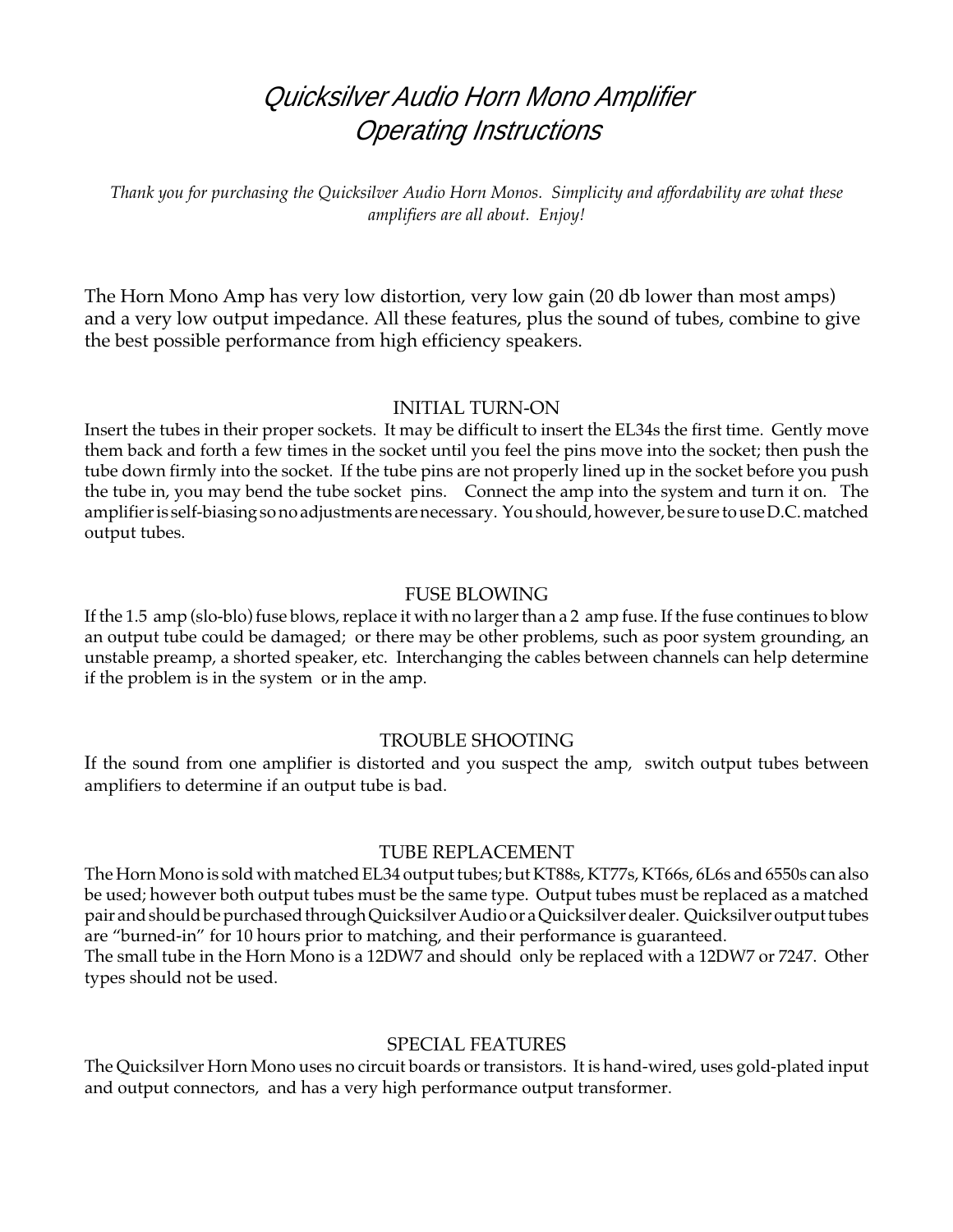## Horn Mono Amp:



### DIAGRAM ON THE BOTTOM OF THE AMPLIFIER: